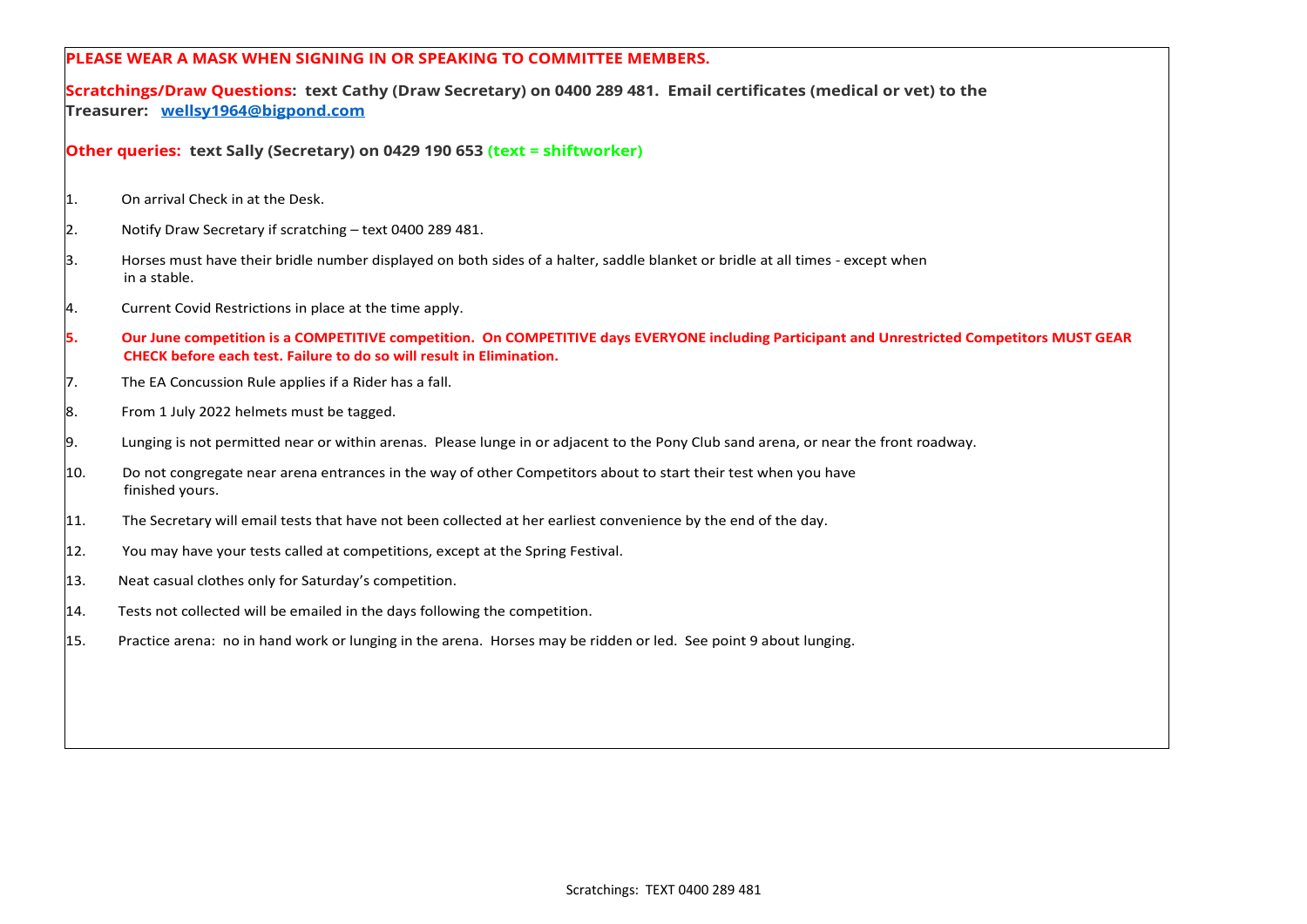| Arena 1 | BN               | <b>Horse</b>                                      | Rider                          | Arena 2                    | BN                       | Horse                                             | Rider                      |
|---------|------------------|---------------------------------------------------|--------------------------------|----------------------------|--------------------------|---------------------------------------------------|----------------------------|
|         |                  | Judges: Rai Walla, Kirsty Stuart                  |                                |                            |                          | Judges: Jody Cavuoto, Helen Whittle, Pat Hutchens |                            |
|         |                  | <b>Competitor Preliminary 1A</b>                  |                                |                            |                          | <b>PSG</b>                                        |                            |
| 9:00am  | 1885             | Wynara Hey Presto                                 | Danielle Matheson Pny          | 9:00am                     | 1232                     | Akirah Akebono                                    | Lisa Finn                  |
| 9:10am  | P <sub>474</sub> | Apptrak Limoncello                                | Lara Stanton Pny               | 9:10am                     | 1449                     | New World Winston                                 | Kendal Measroch            |
| 9:20am  | $\sqrt{2426}$    | Endeaver                                          | Grace How                      |                            |                          | Judges: Jody Cavuoto, Helen Whittle               |                            |
| 9:30am  | 1977             | Barnacle BH RIA                                   | <b>Benjamin Blows</b>          |                            |                          | <b>Competitor Elementary 3A</b>                   |                            |
| 9:40pm  | 1536             | City of the Moon <sup>'</sup> UF                  | Leena Pascale                  | 9:20am                     | 2161                     | Sunnyhurst Rock N Roll                            | Lynda Smith                |
|         |                  | Competitor Novice 2A                              |                                | 9:30am                     | 2237                     | Adentro                                           | <b>Adrienne Galloway</b>   |
| 9:50pm  | 2288             | Kenlock Moshulu                                   | Christine Frizell              | 9:40pm                     | 2834                     | <b>Carnival Cat</b>                               | <b>Tamsin Adcock HC</b>    |
| 10:00am | 2346             | Caribbean BHI                                     | Mpija Stacey                   | 9:50pm                     | 2177                     | <b>SLM Mastermind</b>                             | Joann Lloyd                |
| 10:10am | 2398             | Danson Der Von Venus<br>$\mathbf{p}_{\mathbf{q}}$ | Lisa FIDQX.                    |                            |                          | <b>Competitor Advance 5A</b>                      |                            |
| 10:20am |                  | 2098 Roxleigh Belevedere                          | Elisa Franco de Transformation | 10:05am                    | 1519                     | <b>Black Silhouette</b>                           | <b>Susanne Nelson</b>      |
| 10:30am |                  | <b>Morning Tea</b>                                | $-6e^2$                        |                            |                          | <b>Competitor Advance 5B</b>                      |                            |
|         |                  | <b>Competitor Preliminary 1B</b>                  | ↗                              | $10:15$ am                 | 1449                     | <b>New World Winston</b>                          | <b>Kendal Measroch</b>     |
| 10.50am | 1910             | Eagleview Royal Clover                            | Lisa Fehrmann                  | 1025am                     |                          | <b>Morning Tea</b>                                |                            |
| 11.00am |                  | 1885 Wynara Hey Presto                            | Danielle Matheson Pro          |                            |                          | <b>Competitor Elementary 3B</b>                   |                            |
| 11.10am | P474             | Apptrak Limoncello<br>97                          | Lara Stanton Pny               | 16,45am                    |                          | <b>Q869</b> Carnival Cat                          | Tamsin Adcock HC           |
| 11.20am | 2426             | Endeavor                                          | <b>V Agrace How</b>            | <b>Q</b> ps <sub>a</sub> m |                          | $2237$ <sup>C</sup> A <sub>c</sub> aptro          | <b>Adrienne Galloway</b>   |
| 11.30am | 1977             | Barnacle Bill                                     | Ben amn Blows                  |                            |                          | 11.05an 777 SLM Mestermind                        | Joann Lloyd                |
|         |                  | <b>Competitor Novice 2B</b>                       | <b>גי</b>                      |                            |                          | Competitor Int 1                                  |                            |
| 11.40am | 1910             | Eagleview Royal Clover                            | Lisa Fehrmann Or               | 11:20am                    |                          | 1232 Aliceh Akebono JA                            | Lisa Finn                  |
| 11.50am |                  | 2161 Sunnyhurst Rock N Roll                       | Lynda Smith                    |                            |                          | Judge: Jody Caruoto                               |                            |
| 12:00pm | 2098             | Roxleigh Belevedere                               | Rosemary Castle                |                            |                          | Participant 1B                                    |                            |
| 12.10pm | 2346             | Caribbean BHI                                     | Amelia Stacey                  | 1135am                     | $\sqrt{165}$             | Hussarama                                         | Jeanne Miller              |
| 12;20pm | 2288             | Kenlock Moshulu                                   | Christine Frizell              | 11.45am $\binom{7}{4}$     |                          | <b>Dude</b>                                       | Elisha Johes Xth           |
| 12:30pm | 2398             | Danson Der Von Venus                              | Lisa Finn                      | 11.55am                    |                          | $2472$ <b>K</b> Balzac                            | Kim Jones CO <sub>N</sub>  |
| 12:40pm |                  | <b>Lunch Break</b>                                |                                | 12:05pm                    | 172                      | Majoty Picasso                                    | Michelle Westley           |
|         |                  | <b>Participant Novice 2B</b>                      |                                | 12.15pm                    | 168                      | Jingella Warbeint                                 | Hannah Macmillan Yth       |
| 1:20pm  | 107              | <b>Valiant Promise</b>                            | Jessica Playford               | 12.25pm                    |                          | Lunch Break                                       |                            |
|         |                  | <b>Participant Novice 2A</b>                      |                                | $1:05$ pm                  | $\frac{1}{173}$          | Phoenix                                           | <b>Sinclair Conroy Yth</b> |
| 1.30pm  | 170              | Kenda Park Edwardian                              | Michele Duthy Pny              | $1:15$ pm                  | $\overline{\mathbf{52}}$ | <b>Hidden Warrior</b>                             | Louise Allen               |
| 1.40pm  | 23               | <b>Asham Mint</b>                                 | Gemma Salvestro Pny            | 1.25pm                     | 2056                     | Namarye Park Sebastian                            | Michelle Westley           |
| 1.50pm  | 168              | Jingella Warpaint                                 | Hannah Macmillan Yth           | 1:35pm                     | 6714                     | Onpar                                             | <b>Eloise White</b>        |
| 2.00pm  | 19               | <b>Strathrose The Con Man</b>                     | Jo Cullen Pny                  | 1:45pm                     | 31                       | Carpatair                                         | Amelie Morelli Yth         |
| 2:10pm  | 52               | <b>Hidden Warrior</b>                             | Louise Allen                   | 1:55pm                     | $\mathbf{2}$             | Cascade                                           | Tiona Ryan                 |
| 2.20pm  | 79               | Primrose Park top of the Morn                     | Gemma Salvestro Pny            |                            |                          |                                                   |                            |
| 2:30pm  | 173              | Phoenix                                           | <b>Sinclair Conroy Yth</b>     |                            |                          |                                                   |                            |
|         |                  | <b>Participant Novice 2B (Cont)</b>               |                                |                            |                          |                                                   |                            |
| 2:40pm  | 19               | <b>Strathrose The Con Man</b>                     | Jo Cullen Pny                  |                            |                          |                                                   |                            |
| 2:50pm  | 102              | Supernova                                         | Jessica Playford               |                            |                          |                                                   |                            |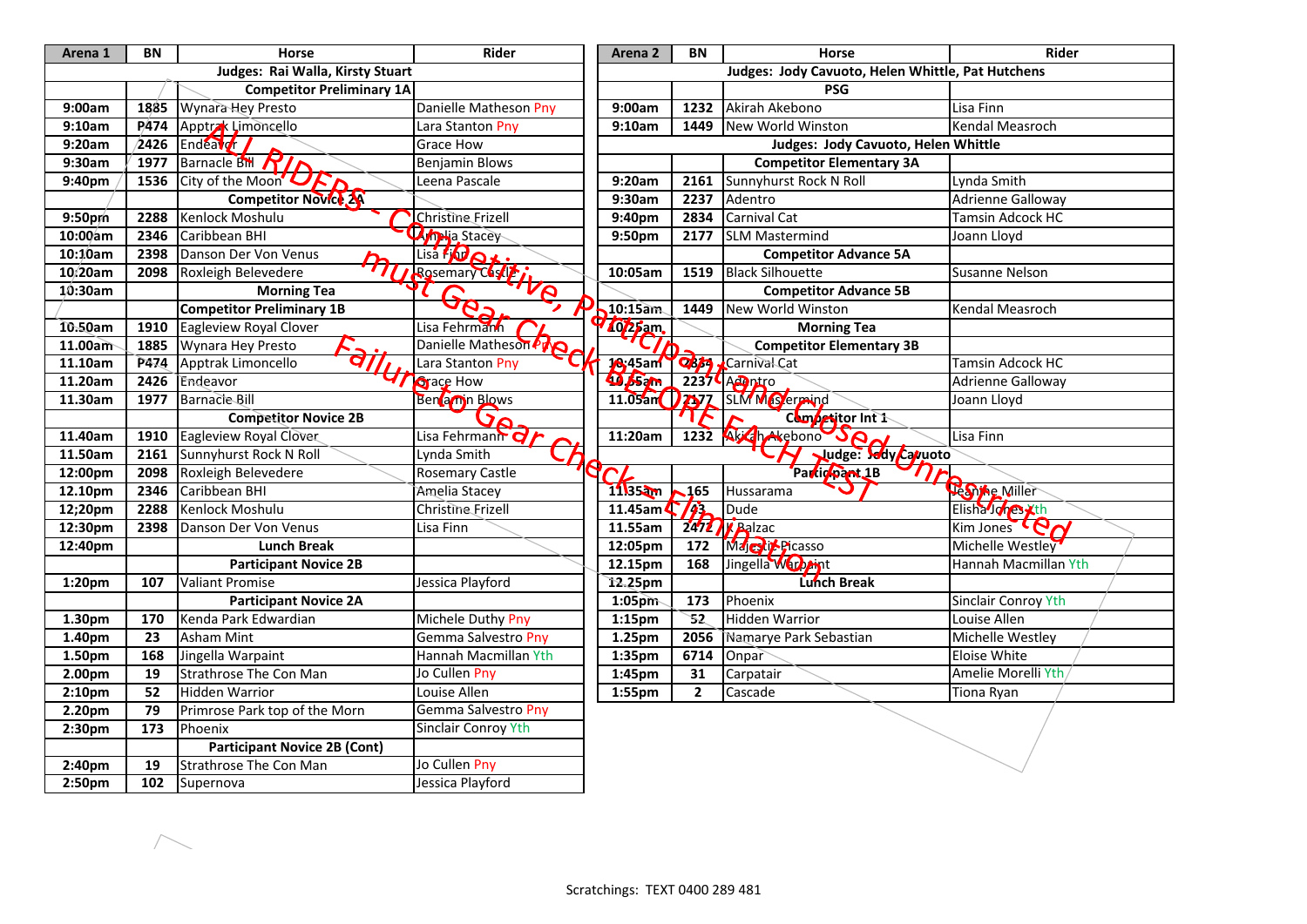| Arena <sub>3</sub> | ΒN   | Horse                                | Rider                       | Arena 4             | ΒN            | <b>Horse</b>                          | <b>Rider</b>               |
|--------------------|------|--------------------------------------|-----------------------------|---------------------|---------------|---------------------------------------|----------------------------|
|                    |      | <b>Judge: Janene Clark</b>           |                             |                     |               | Judge: Kaye Platt                     |                            |
|                    |      | Participant Prep A                   |                             |                     |               | <b>Unrestricted Prep A</b>            |                            |
| 9:00am             | 163  | Amba                                 | Leena Blows                 | 9:00am              | 150           | Zamarr Van Gorsuch                    | Krystal Perrett            |
| 9:10am             | 176  | Stone Cold Fox 1/1                   | <b>Ester Harrington Yth</b> | 9:10am              | 178           | Wendllyn Right Royal                  | Zoey Gaston Yth            |
|                    |      | Participant Preknight 1A             |                             | 9:20am              | 129           | <b>Kondo Melting Hearts</b>           | Samantha Taylor            |
| 9:20am             | 165  | Hussarama                            | Jeanine Miller              | 9:30am              | 2245          | <b>Charming BHI</b>                   | Kirilee Jordon             |
| $9:30$ am          | 43   | <b>Dude</b>                          | Slisha Jones Yth            | 9:40am              | 93            | Dalpura Penwynn                       | Christina Johnston         |
| 9:40pm             | 2472 | K Balzac                             | <b>King Jones</b>           | 9:50am              | 85            | Roc On Remington                      | Jessica Martin             |
| 9:50pm             | 2056 | Namarye Park Sebastian<br>$\bm{m}_I$ | Michelle Westley            |                     |               | <b>Unrestricted Prep C</b>            |                            |
| 10:00am            | 176  | <b>Stone Cold Fox</b>                | Frer Harrington /1          | 10:00am             | 177           | <b>Wedgwood Corruption</b>            | Danni Hampton              |
| $\sqrt{10:}10$ am  | 79   | Primrose Park Top of the Morn        | Gening Salvestro PnC        | 10.10am             | 460           | <b>Grace Sampson</b>                  | Chicken Little             |
| $10:20$ am         | 49   | <b>Good Time Charlie</b>             | Fiona Duffel                | <b>Jo:20am</b>      | 129           | <b>Kondo Melting Hearts</b>           | Samantha Taylor            |
| 10:30am            |      | Morning Tea $\sim$                   |                             | 10 Jan              |               | <b>Morning Tea</b>                    |                            |
| 10.50am            | 31   | Carpatair                            | Amelie Morelli              | 10:50a              | 35            | Roc On Remington                      | Jessica Martin             |
| 11.00am            | 6714 | Onpar                                | Eloise White                | <b>P.geam</b>       | $\mathcal{F}$ | Dalpura Penwynn                       | Christina Johnston         |
| 11.10am            | 172  | Majestic Picasso                     | Micrelle Westley            | 11.40 m             | 154           | Gel-Ouston                            | <b>Charlie Germein Pny</b> |
| 11:20am            | 170  | Kenda Park Edwardian                 | Michald Dathy Pny           | 11.20am             |               | <b>P3 Dalpura Perwyin</b>             | Christina Johnston         |
| 11.30am            | 23   | Asham Mint                           | Gemma Salvesto Pny          |                     |               | Morestricted reliminary 1B            |                            |
|                    |      | <b>Participant Prep C</b>            |                             | 11:30pm             | 171           | Lord of Thunder                       | Krystal Perrett            |
| 11.40am            | 163  | Amba                                 | Leena Blows                 | 11;40am             | 42            | Dualstone <b>Vaquero</b><br><u>Jh</u> | <b>Grace Burrell Yth</b>   |
| 11:50am            | 162  | Amadora FJ                           | <b>Heather Demaine Pny</b>  | 4750am              |               | Scratched                             | thee                       |
|                    |      | <b>Unrestricted Medium 4A</b>        |                             | 12:00pm             | $\Gamma$ Al   | <b>Silver Lining SJ</b>               | Sarah <i>j</i> ellicoe Pny |
| 12:00pm            | 1989 | Pretzel                              | Sally Wells Pny             | 12:10 <sub>pm</sub> | 2400          | Fiction                               | Isabeau Vincen             |
| 12:10pm            | 1517 | Sandara                              | Mal Maytom                  | 12:20pm             |               | 151 / <b>Bulawayo R</b>               | Julie Kershaw              |
| 12:20pm            |      | <b>Lunch Break</b>                   |                             | 12:30pm             |               | $\sigma$ $\sim$ Lunch Break           |                            |
|                    |      | <b>Unrestricted Elementary 3A</b>    |                             | 1:10 <sub>pm</sub>  | 119           | Brechinridge Fleedom                  | Anita Moss                 |
| 1:00pm             | 14   | One Soc Down                         | Camille Houston             | $1:20$ pm           | 15            | <b>Rivington Silent Poet</b>          | Zoey Gaston Yth            |
| 1:10 <sub>pm</sub> | 174  | Rang Rang                            | Charlie Germein             | 1:30 <sub>pm</sub>  | 278           | Lockleys Park Oakada                  | Tijana Wakefield           |
| 1:20pm             | 46   | Dino                                 | Emma Warcup                 | 1:40pm              | 167           | Jack                                  | <b>Sandy Jolly Pny</b>     |
| 1:30pm             | 164  | Garman GZ                            | Tennielle Kerr Yth          | 1:50pm              | 175           | Razzamataz                            | Airlie Wheadon Yth         |
|                    |      | <b>Unrestricted Medium 4B</b>        |                             |                     |               |                                       |                            |
| 1:40pm             | 1517 | Sandara                              | Mal Maytom                  |                     |               |                                       |                            |
| 1:50pm             | 1989 | Pretzel                              | Sally Wells Pny             |                     |               |                                       |                            |
|                    |      | <b>Unrestricted Elementatry 3B</b>   |                             |                     |               |                                       |                            |
| 2:00 <sub>pm</sub> | 14   | One Soc Down                         | <b>Camille Houston</b>      |                     |               |                                       |                            |

 $\overline{\phantom{1}}$